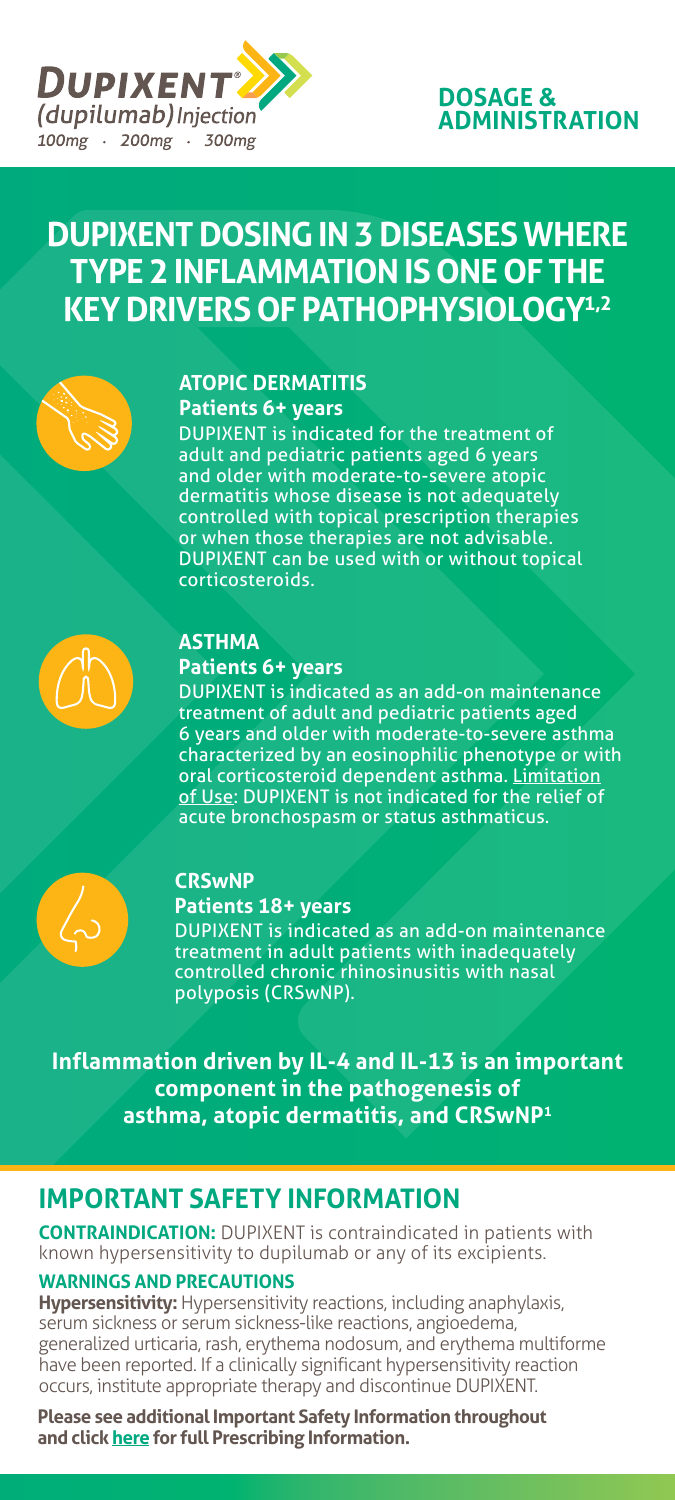# **ATOPIC DERMATITISATOPIC DERMATITIS**

## **DOSAGE FOR UNCONTROLLED MODERATE-TO-SEVERE ATOPIC DERMATITIS**

 $2 \times 200$  mg pre-filled pens or syringes 1 pre-filled pens or syringes 1 pre-filled pen or syringes 1 pre-filled pen or syringes 1

## **ADULTS** (18+ years)<sup>1</sup>

## **One-dose regimen**



## **Sample prescription for a 300 mg dose Q2W**

| $R_X$                                     | DUPIXENT <sup>®</sup> (dupilumab)<br>300 mg/2 mL PRE-FILLED PEN OR SYRINGE 2-PACK                                                                                         |                                    |                                                     |
|-------------------------------------------|---------------------------------------------------------------------------------------------------------------------------------------------------------------------------|------------------------------------|-----------------------------------------------------|
| <b>INITIAL DOSE:</b><br>600 <sub>mg</sub> | <b>Sig: 2</b> injections subcutaneously on <b>Day 1</b><br>(BOTH PRE-FILLED PENS OR SYRINGES OF THE 2-PACK)                                                               |                                    | # OF 2-PACKS<br>$_{\mathsf{QTV:}}$ $\_$ $\mathbf 1$ |
| 300 <sub>mg</sub>                         | <b>MAINTENANCE DOSE:</b><br>Sig: 1 injection 2 weeks after on Day 15                                                                                                      | # OF 2-PACKS<br>$_{\text{QTV:}}$ 1 | <b>REFILLS</b>                                      |
|                                           | (1ST PRE-FILLED PEN OR SYRINGE OF THE 2-PACK)<br>and 1 injection 2 weeks after on Day 29<br>(2ND PRE-FILLED PEN OR SYRINGE OF THE 2-PACK)<br>and every 2 weeks thereafter |                                    |                                                     |
|                                           | 1 refill provides 4 weeks of maintenance therapy.                                                                                                                         |                                    |                                                     |

Q2W, once every 2 weeks.

**Choice of administration: Available in a 200 mg and 300 mg pre-filled pen for appropriate patients (12+ years) or syringe1**

## **IMPORTANT SAFETY INFORMATION**

#### **WARNINGS AND PRECAUTIONS (cont'd)**

**Conjunctivitis and Keratitis:** Conjunctivitis and keratitis occurred more frequently in atopic dermatitis subjects who received DUPIXENT compared to those who received placebo, with conjunctivitis being the most frequently reported eye disorder. Conjunctivitis also occurred more frequently in chronic rhinosinusitis with nasal polyposis subjects who received DUPIXENT compared to those who received placebo. Conjunctivitis and keratitis have been reported with DUPIXENT in postmarketing settings, predominantly in atopic dermatitis patients. Some patients reported visual disturbances (e.g. blurred vision) associated with conjunctivitis or keratitis. Advise patients to report new onset or worsening eye symptoms to their healthcare provider. Consider ophthalmological examination for patients who develop conjunctivitis that does not resolve following standard treatment or signs and symptoms suggestive of keratitis, as appropriate.

**Eosinophilic Conditions:** Patients being treated for asthma may present with serious systemic eosinophilia sometimes presenting with clinical features of eosinophilic pneumonia or vasculitis consistent with eosinophilic granulomatosis with polyangiitis (EGPA), conditions which are often treated with systemic corticosteroid therapy.

**Please see additional Important Safety Information throughout and click [here f](https://www.regeneron.com/downloads/dupixent_fpi.pdf)or full Prescribing Information.**

## **PEDIATRIC PATIENTS (6-17 years)1,a**

# **Weight-tiered dosing regimen**



° The DUPIXENT 200 mg and 300 mg Pre-filled Pens are approved for patients aged 12+ years.<sup>1</sup> **b** 60 kg is equal to 132 lb.

c 30 kg is equal to 66 lb.

<sup>d</sup> 15 kg is equal to 33 lb.

#### **18 years 300 mg Sample prescription for a 300 mg dose Q4W<sup>e</sup>**

| <b>DUPIXENT<sup>®</sup></b> (dupilumab)<br>$\mathbf{R}_{\mathbf{X}}$<br>300 mg/2 mL PRE-FILLED SYRINGE 2-PACK                                                      |                |  |
|--------------------------------------------------------------------------------------------------------------------------------------------------------------------|----------------|--|
| <b>INITIAL DOSE:</b>                                                                                                                                               | # OF 2-PACKS   |  |
| 600 <sub>mg</sub>                                                                                                                                                  | QTY: $\_\_1$   |  |
| Sig: 2 injections subcutaneously on Day 1<br>(BOTH PRE-FILLED SYRINGES OF THE 2-PACK)                                                                              |                |  |
| <b>MAINTENANCE DOSE:</b><br># OF 2-PACKS                                                                                                                           | <b>REFILLS</b> |  |
| 300 <sub>mg</sub><br>$_{\text{OTY:}}$ 1                                                                                                                            |                |  |
| Sig: 1 injection 4 weeks after on Day 29<br>(1ST PRE-FILLED SYRINGE OF THE 2-PACK)                                                                                 |                |  |
| and 1 injection 4 weeks after on Day 57<br>(2ND PRE-FILLED SYRINGE OF THE 2-PACK)<br><sup>e</sup> For pedi<br>and every 4 weeks thereafter<br>patients<br>to <30 k |                |  |

1 refill provides 8 weeks of maintenance therapy.  $\begin{array}{c} \blacksquare \quad \text{O4W} \end{array}$ Q4W, once every 4 weeks. e For pediatric patients 15 kg to <30 kg.

## **IMPORTANT SAFETY INFORMATION**

## **WARNINGS AND PRECAUTIONS (cont'd)**

**Eosinophilic Conditions (cont'd):** These events may be associated with the reduction of oral corticosteroid therapy. Healthcare providers should be alert to vasculitic rash,

worsening pulmonary symptoms, cardiac complications, and/or neuropathy presenting in their patients with eosinophilia.

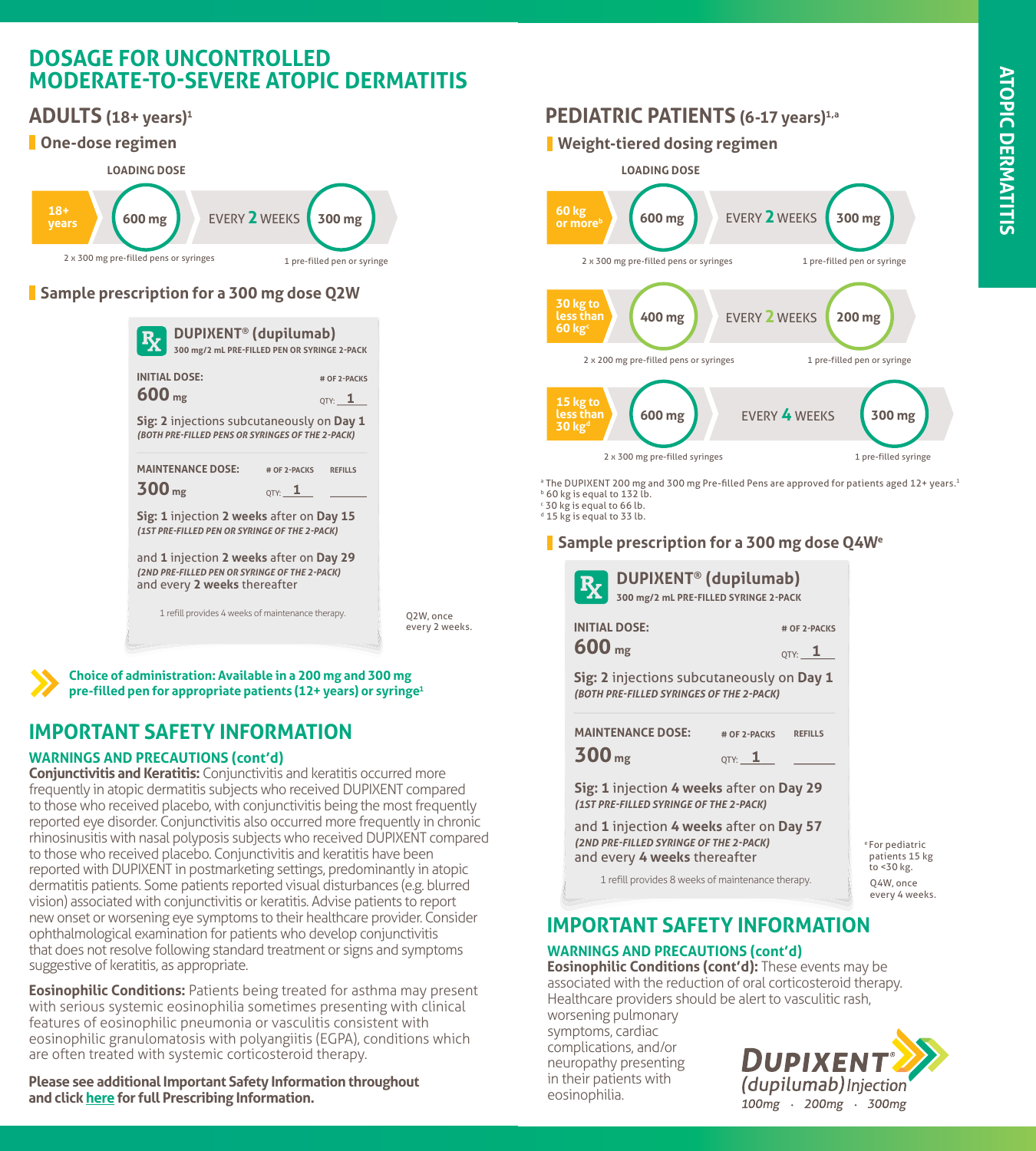## **DOSAGE FOR MODERATE-TO-SEVERE ASTHMA**

## **ADULTS & PEDIATRIC PATIENTS (12+ years)1**



#### **For patients with OCS-dependent asthma or patients with comorbid moderate-to-severe atopic dermatitis or adults with comorbid CRSwNP**

• Initial dose is 600 mg (two 300 mg pre-filled pens or syringes) followed by every-2-week dosing of a 300 mg pre-filled pen or syringe<sup>1</sup>

#### **Sample prescription for a 300 mg dose Q2W**





## **IMPORTANT SAFETY INFORMATION**

#### **WARNINGS AND PRECAUTIONS (cont'd)**

**Eosinophilic Conditions (cont'd):** Cases of eosinophilic pneumonia were reported in adult subjects who participated in the asthma development program and cases of vasculitis consistent with EGPA have been reported with DUPIXENT in adult subjects who participated in the asthma development program as well as in adult subjects with co-morbid asthma in the CRSwNP development program. A causal association between DUPIXENT and these conditions has not been established.

#### **Please see additional Important Safety Information throughout and click [here f](https://www.regeneron.com/downloads/dupixent_fpi.pdf)or full Prescribing Information.**

## **PEDIATRIC PATIENTS (6-11 years)1**

#### **Weight-tiered dosing regimen**



#### **NO LOADING DOSE IS RECOMMENDED FOR THESE PEDIATRIC DOSING SCHEDULES**

For pediatric patients (6 to 11 years old) with asthma and comorbid moderate-to-severe atopic dermatitis, follow the recommended dosage for pediatric patients with moderate-to-severe atopic dermatitis, which includes an initial loading dose.

- <sup>a</sup> 30 kg is equal to 66 lb. **b** 15 kg is equal to 33 lb.
- c A DUPIXENT Pre-Filled Pen will not be available for the 100 mg dose.

**Sample prescription for a 200 mg dose Q2W (no loading dose)**

|                                                                                       | <b>DUPIXENT<sup>®</sup></b> (dupilumab)<br>200 mg/1.14 mL PRE-FILLED SYRINGE 2-PACK |  |  |  |  |
|---------------------------------------------------------------------------------------|-------------------------------------------------------------------------------------|--|--|--|--|
| <b>MAINTENANCE DOSE:</b><br>200 <sub>mg</sub>                                         | # OF 2-PACKS<br><b>REFILLS</b><br>$_{\text{QTY:}}$ 1                                |  |  |  |  |
| Sig: 1 injection subcutaneously on Day 1<br>(1ST PRE-FILLED SYRINGE OF THE 2-PACK)    |                                                                                     |  |  |  |  |
| and 1 injection<br>(2ND PRE-FILLED SYRINGE OF THE 2-PACK)<br>every 2 weeks thereafter |                                                                                     |  |  |  |  |
|                                                                                       | 1 refill provides 4 weeks of maintenance therapy.                                   |  |  |  |  |
|                                                                                       |                                                                                     |  |  |  |  |

## **IMPORTANT SAFETY INFORMATION**

#### **WARNINGS AND PRECAUTIONS (cont'd)**

**Acute Asthma Symptoms or Deteriorating Disease:** Do not use DUPIXENT to treat acute asthma symptoms, acute exacerbations, acute bronchospasm or status asthmaticus. Patients should seek medical advice if their asthma remains uncontrolled or worsens after initiation of DUPIXENT.

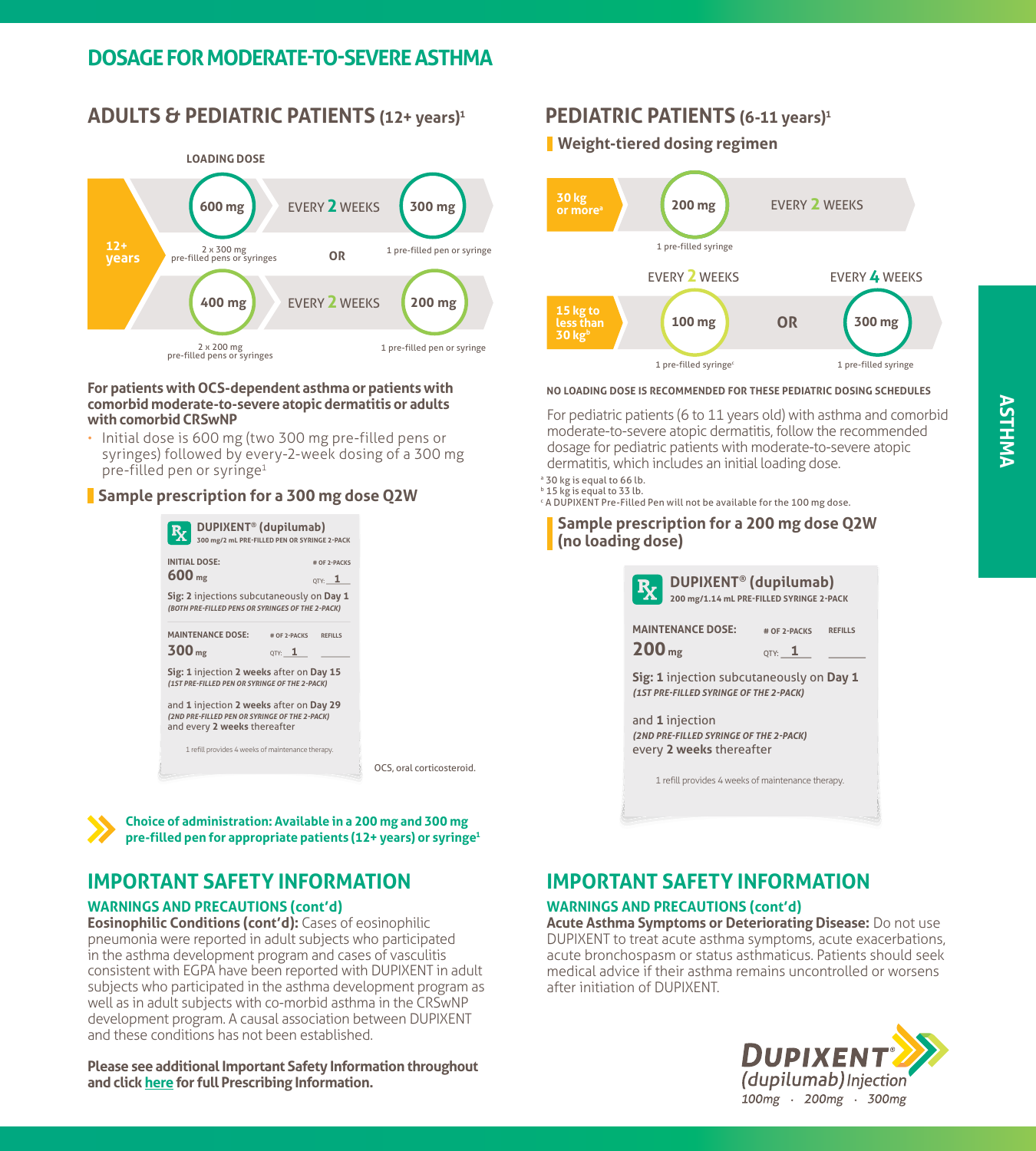## **DOSAGE FOR INADEQUATELY CONTROLLED CRSwNP**

## **ADULTS (18+ years) 1**

## **One-dose regimen**



#### **Sample prescription for a 300 mg dose Q2W (no loading dose)**

| DUPIXENT <sup>®</sup> (dupilumab)<br>$R_{\rm Z}$<br>300 mg/2 mL PRE-FILLED PEN OR SYRINGE 2-PACK |                                                      |  |  |  |  |
|--------------------------------------------------------------------------------------------------|------------------------------------------------------|--|--|--|--|
| <b>MAINTENANCE DOSE:</b><br>300 <sub>mg</sub>                                                    | # OF 2-PACKS<br><b>REFILLS</b><br>$_{\text{OTY:}}$ 1 |  |  |  |  |
| Sig: 1 injection subcutaneously on Day 1<br>(1ST PRE-FILLED PEN OR SYRINGE OF THE 2-PACK)        |                                                      |  |  |  |  |
| and 1 injection<br>(2ND PRE-FILLED PEN OR SYRINGE OF THE 2-PACK)<br>every 2 weeks thereafter     |                                                      |  |  |  |  |
| 1 refill provides 4 weeks of maintenance therapy.                                                |                                                      |  |  |  |  |

## **IMPORTANT SAFETY INFORMATION**

#### **WARNINGS AND PRECAUTIONS (cont'd) Risk Associated with Abrupt Reduction of Corticosteroid**

**Dosage:** Do not discontinue systemic, topical, or inhaled corticosteroids abruptly upon initiation of DUPIXENT. Reductions in corticosteroid dose, if appropriate, should be gradual and performed under the direct supervision of a healthcare provider. Reduction in corticosteroid dose may be associated with systemic withdrawal symptoms and/or unmask conditions previously suppressed by systemic corticosteroid therapy.

Patients with Co-morbid Asthma: Advise patients with atopic dermatitis or CRSwNP who have co-morbid asthma not to adjust or stop their asthma treatments without consultation with their physicians.

**Arthralgia:** Arthralgia has been reported with the use of DUPIXENT with some patients reporting gait disturbances or decreased mobility associated with joint symptoms; some cases resulted in hospitalization. Advise patients to report new onset or worsening joint symptoms. If symptoms persist or worsen, consider rheumatological evaluation and/or discontinuation of DUPIXENT.

**Please see additional Important Safety Information throughout and click [here f](https://www.regeneron.com/downloads/dupixent_fpi.pdf)or full Prescribing Information.**

# **GETTING YOUR PATIENTS STARTED WITH DUPIXENT**

# **DUPIXENT MyWay®** provides support to **DUPIXENT MyWay® ICONS patients to help enable access to DUPIXENT:**

#### **NURSING SUPPORT**



• *DUPIXENT MyWay* takes a patient-centric approach to educating and empowering<br>patients to start and stay on track with approach to educating and empowering DUPIXENT



#### **COVERAGE SUPPORT**

• Our team will provide assistance navigating<br>the insurance areceses the insurance process

#### **PATIENT ACCESS SUPPORT<sup>a</sup>**

- *DUPIXENT MyWay* support resources can **Bormanning Support resources**<br>help your patients access DUPIXENT
- **copay** per fill of DUPIXENT (maximum of<br>\$13,000 per patient per calendar year) \$13,000 per patient per calendar year) • Eligible patients covered by commercial health insurance may pay as little as **\$0b**

completing the Enrollment Form **0 1-844-DUPIXEN(T) or by visiting** *[DupixentHCP.com](https://www.dupixenthcp.com/asthma/support-resources/dupixent-myway)/MyWay* **and You can enroll your patients in** *DUPIXENT MyWay* **by calling** 

#### **OF COMMERCIALLY INSURED PATIENTS NATIONALLY ARE COVERED FOR DUPIXENT3,c,d ~98**%

- <sup>a</sup> Eligible patients subject to program restrictions.
- promoted by tan, takes or restricted bord and may reserve the right to rescind, revoke, terminate, or amend this offer, eligibility, and terms of use at any **b Approval is not guaranteed. Program has an annual maximum of \$13,000. THIS IS NOT INSURANCE.** Not valid for prescriptions paid, in whole or in part, by Medicaid, Medicare, VA, DOD, TRICARE, or other federal or state programs including any state pharmaceutical assistance programs. This program is not valid where prohibited by law, taxed or restricted. *DUPIXENT MyWay* reserves the right to time without notice. Any savings provided by the program may vary depending on patients' out-of-pocket costs. The program is intended to help patients afford DUPIXENT. Patients may have insurance plans that attempt to dilute the impact of the assistance available under the program. In those situations, the program may change its terms. Additional terms and conditions apply. <sup>c</sup> MMIT Lives as of November 2021. d

Coverage varies by type and plan.

## **IMPORTANT SAFETY INFORMATION**

#### **WARNINGS AND PRECAUTIONS (cont'd)**

**Parasitic (Helminth) Infections:** It is unknown if DUPIXENT will influence the immune response against helminth infections. Treat patients with pre-existing helminth infections before initiating therapy with DUPIXENT. If patients become infected while receiving treatment with DUPIXENT and do not respond to anti-helminth treatment, discontinue treatment with DUPIXENT until the infection resolves. Helminth infections (5 cases of enterobiasis and 1 case of ascariasis) were reported in pediatric patients 6 to 11 years old in the pediatric asthma development program.

**Vaccinations:** Consider completing all age-appropriate vaccinations as recommended by current immunization

guidelines prior to initiating DUPIXENT. Avoid use of live vaccines in patients treated with DUPIXENT.

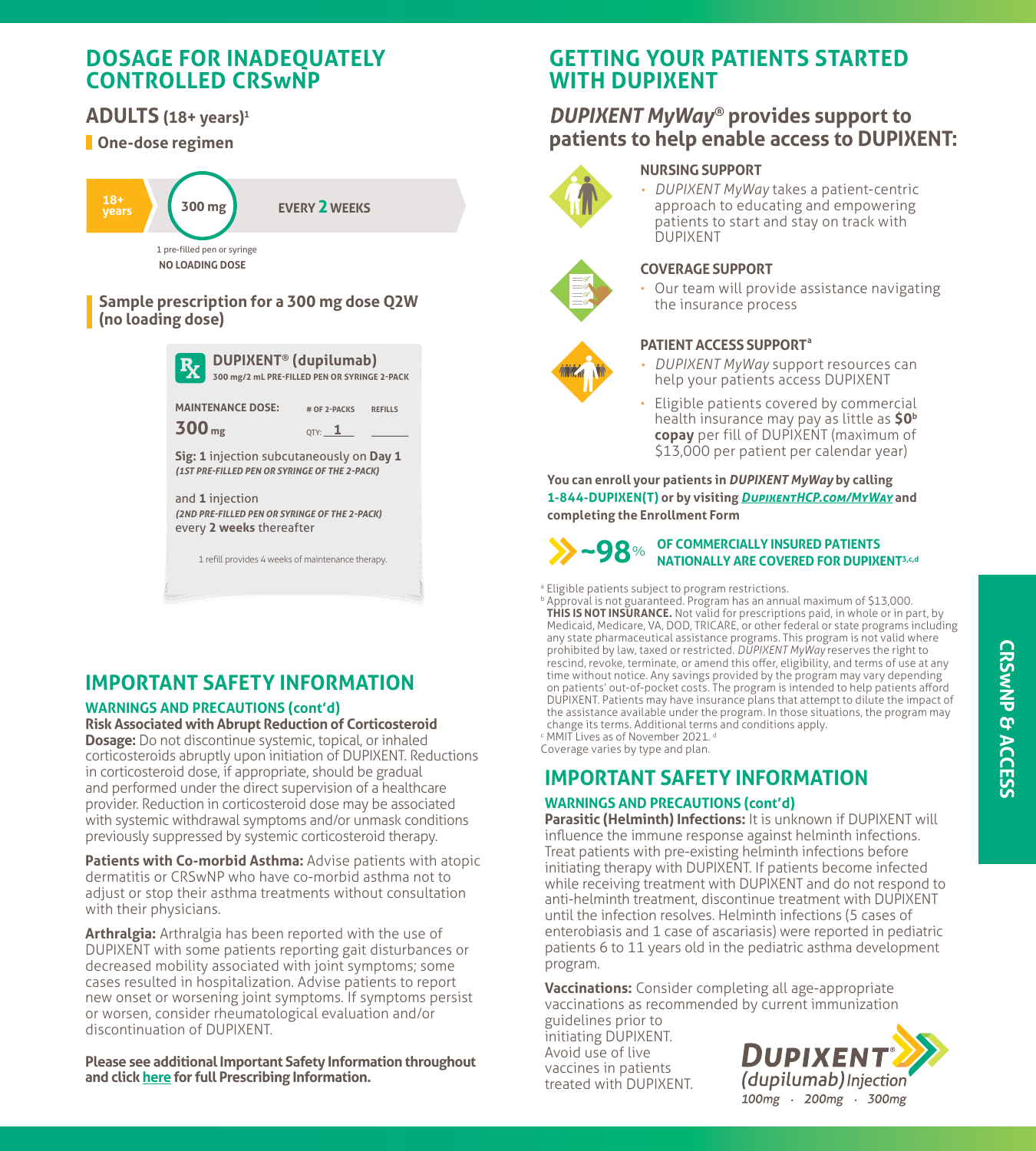## **AT-HOME OR IN-OFFICE ADMINISTRATION OPTIONS**

## **PRE-FILLED PEN (12+ YEARS)1,4**

- Subcutaneous autoinjector with hidden needle
- Needle cap is not made with natural rubber latex
- Visual and audible feedback
- Available in 200 mg and 300 mg

## **PRE-FILLED SYRINGE1,5**

- Subcutaneous injection with needle shield
- Includes finger grip
- Visual feedback
- Available in 100 mg, 200 mg, and 300 mg\*



#### **How to take DUPIXENT1**

- DUPIXENT is intended for use under the guidance of a healthcare provider
- A patient may self-inject DUPIXENT after receiving training in subcutaneous injection technique using the pre-filled syringe or pre-filled pen. The DUPIXENT pre-filled pen is only for use in adults and pediatric patients aged 12 years and older
	- In pediatric patients 12 years of age and older, it is recommended that DUPIXENT be given under the supervision of an adult
	- In pediatric patients 6 to 11 years of age, the DUPIXENT pre-filled syringe should be given by a caregiver
	- Provide proper training to patients and/or caregivers on the preparation and administration of DUPIXENT prior to use, according to the Instructions for Use
- DUPIXENT can be administered in the office under the guidance of a healthcare provider if the patient is not an appropriate candidate for at-home administration

#### **Missed Dose Information**

- If an every-other-week dose is missed, instruct the patient to administer the injection within 7 days from the missed dose and then resume the original schedule. If the missed dose is not administered within 7 days, instruct the patient to wait until the next dose on the original schedule
- If an every-4-week dose is missed, instruct the patient to administer the injection within 7 days from the missed dose and then resume the original schedule. If the missed dose is not administered within 7 days, instruct the patient to administer the dose, starting a new schedule based on this date

**Please see additional Important Safety Information throughout Conserver See additional Important Safety Information**<br>**Plane Strip Information Pain, and eosinophilia. and click [here f](https://www.regeneron.com/downloads/dupixent_fpi.pdf)or full Prescribing Information.**

## *Specific to moderate-to-severe atopic dermatitis***<sup>1</sup>**

• DUPIXENT can be used with or without topical corticosteroids. Topical calcineurin inhibitors may be used, but should be reserved for problem areas only, such as the face, neck, and intertriginous and genital areas

## **Administer at different injection sites1**

- Atopic dermatitis and adult and adolescent asthma patients: For the initial dose, administer each of the 2 injections at different injection sites
- Administer the subcutaneous injection into the thigh or abdomen, except for the 2 inches (5 cm) around the navel
- The upper arm can also be used if a caregiver administers the injection
- Rotate the injection site with each injection. DO NOT inject DUPIXENT into skin that is tender, damaged, bruised, or scarred



#### **How DUPIXENT is supplied1**

DUPIXENT is available in cartons containing 2 single-dose pre-filled pens with hidden needle or 2 single-dose pre-filled syringes with needle shield. The pre-filled pen is designed to deliver 300 mg of DUPIXENT in a 2 mL solution or 200 mg in a 1.14 mL solution. The pre-filled syringe is designed to deliver 300 mg of DUPIXENT in a 2 mL solution, 200 mg in a 1.14 mL solution, or 100 mg in a 0.67 mL solution.

DUPIXENT prescriptions can be filled at select retail pharmacies or through specialty pharmacies, which can ship medication directly to patients.

There is no requirement for initial lab testing or ongoing lab monitoring, according to the DUPIXENT Prescribing Information.

## **IMPORTANT SAFETY INFORMATION**

#### **ADVERSE REACTIONS:**

- **Atopic dermatitis:** The most common adverse reactions (incidence ≥1% at Week 16) in adult patients are injection site reactions, conjunctivitis, blepharitis, oral herpes, keratitis, eye pruritus, other herpes simplex virus infection, and dry eye. The safety profile in children and adolescents through Week 16 was similar to that of adults with atopic dermatitis. In an open-label extension study, the long-term safety profile of DUPIXENT in adolescents and children observed through Week 52 was consistent with that seen in adults with atopic dermatitis.
- **Asthma:** The most common adverse reactions (incidence ≥1%) are injection site reactions, oropharyngeal